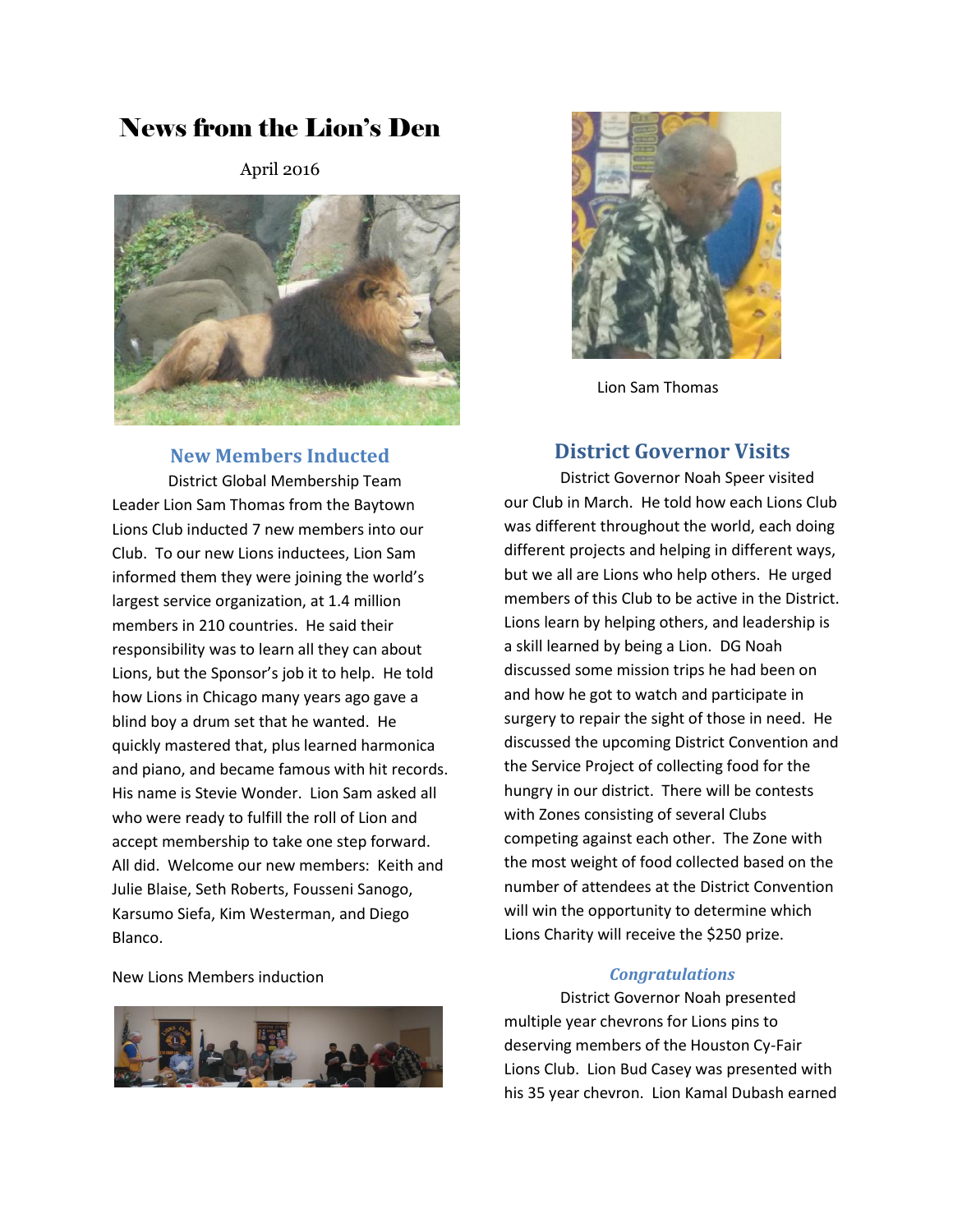her 25 year chevron. Congratulations to these long time Lions Club members.

# **Dictionary Project**

Houston Cy-Fair Lions Club successfully gave 1754 student dictionaries to  $3<sup>rd</sup>$  grade students in 12 elementary schools in the Cy-Fair area. Thanks to those Lions who participated. We have received many wonderful thank you notes from the recipients of these dictionaries.



A flat bed of dictionaries.



Lion Don and wife Marie, the namesake of M. Robinson Elementary School, and the 3<sup>rd</sup> grade students.



Children who received dictionaries.



Lion Bob and the school Principal.

### *Work Day at Texas Lions Camp*

Saturday April 2, Work Day at the Texas Lions Camp. Coordinator Lion Keith has arranged for 14 persons to work staining the stockade at Frontier Village at the Camp. Most will be staying in the bunkhouses. Breakfast and lunch will be served at the Camp on Saturday. Many thanks to Lion Becca and the Venture Crew who again will provide willing bodies to help with this project. Lions Keith, Becca, Chuck and Sandy will represent our Club at this District wide work day.

# **District Convention**

The District 2-S2 Lions Club Convention will be held Saturday April 23, 2016 at the Park Inn North by Radisson, 500 North Sam Houston